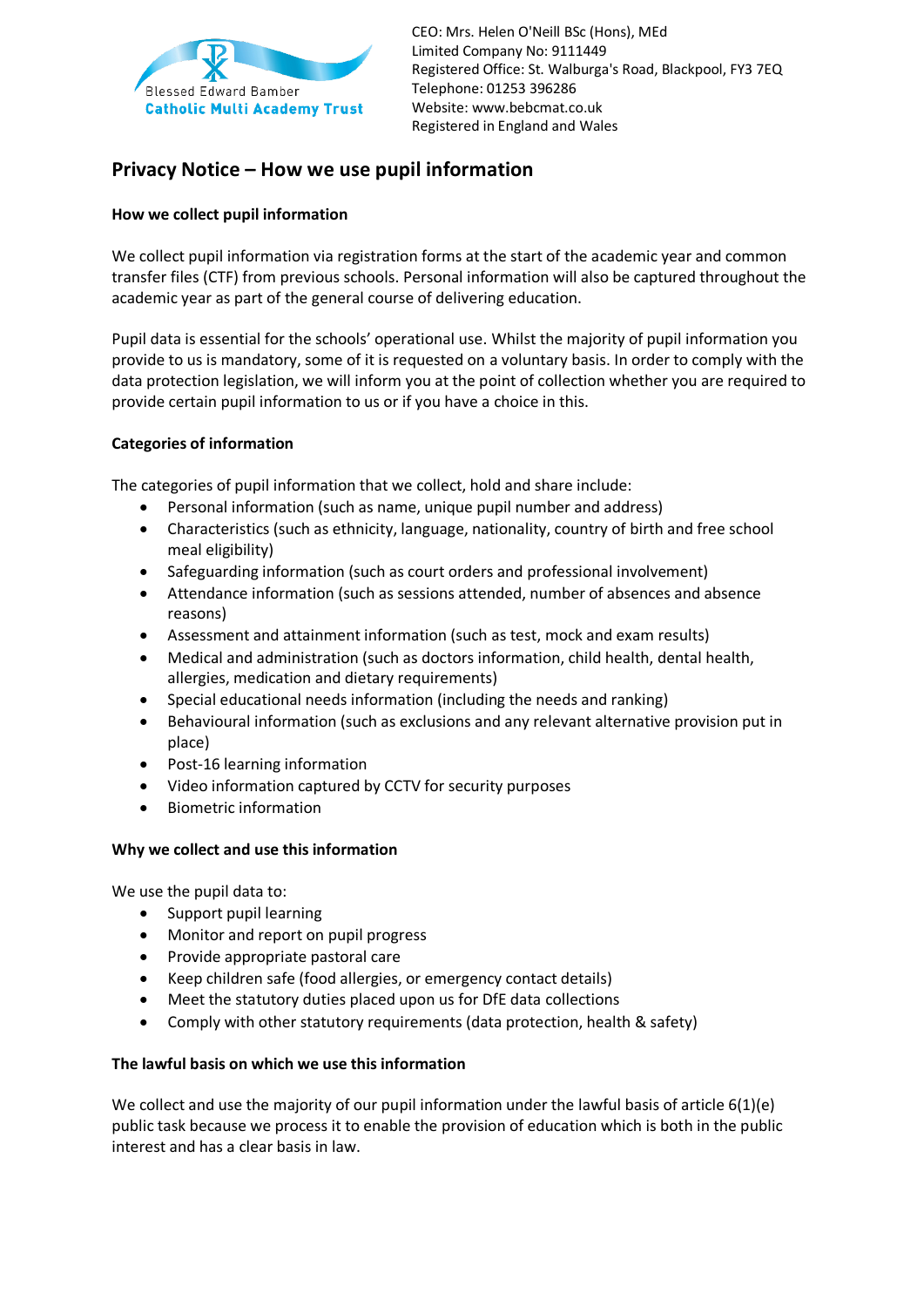We also collect and use selected pupil information under the lawful basis of article 6(1)(c) legal obligation as it is necessary for us to comply with the law e.g. census returns to the Department for Education. Please see the following link for more information on how the DfE processes information <https://www.gov.uk/guidance/data-protection-how-we-collect-and-share-research-data>

We may on occasion use the lawful basis of article 6(1)(f) legitimate interests for some commercial activities e.g. annual pupil photographs and in exceptional circumstances the lawful basis of article  $6(1)(e)$  vital interests where we need to protect a pupils life e.g. the emergency services.

When processing 'special categories of personal data' the Trust will engage an additional condition from Article 9(2) of the GDPR.

We collect and use biometric information under the lawful basis of explicit consent, article 6(1)(a) and article 9(2)(a)

# **Who we share pupil information with**

We routinely share pupil information with:

- Schools that the pupils attend after leaving us
- Local authority
- Youth support services (pupils aged 13+)
- Department for Education (DfE)
- Third parties we have engaged to deliver educational services

#### **How we store pupil data**

We hold pupil data securely for the set amount of time shown in our data retention schedule. For more information on our data retention schedule please contact the Trust Business Manager.

#### **Requesting access to your personal data and complaints**

Under data protection legislation, parents and pupils have the right to request access to information about them that we hold. To make a request for your personal information, or be given access to your child's educational record, contact the Trust's Data Protection Officer:

Data Protection Officer, Blackpool Council [SchoolsDPO@blackpool.gov.uk](mailto:SchoolsDPO@blackpool.gov.uk) or Blackpool Council, PO Box 4, Blackpool, FY1 1NA

You also have the right to:

- Object to processing of personal data that is likely to cause, or is causing, damage or distress
- Prevent processing for the purpose of direct marketing
- Object to decisions being taken by automated means
- In certain circumstances, have inaccurate personal data rectified, blocked, erased or destroyed; and
- A right to seek redress, either through the ICO, or through the courts

If you have a concern or complaint about the way we are collecting or using your personal data, you should raise your concern with us in the first instance or directly to the Information Commissioner's Office a[t https://ico.org.uk/concerns/.](https://ico.org.uk/concerns/)

# **Privacy Notice – How we use school workforce information**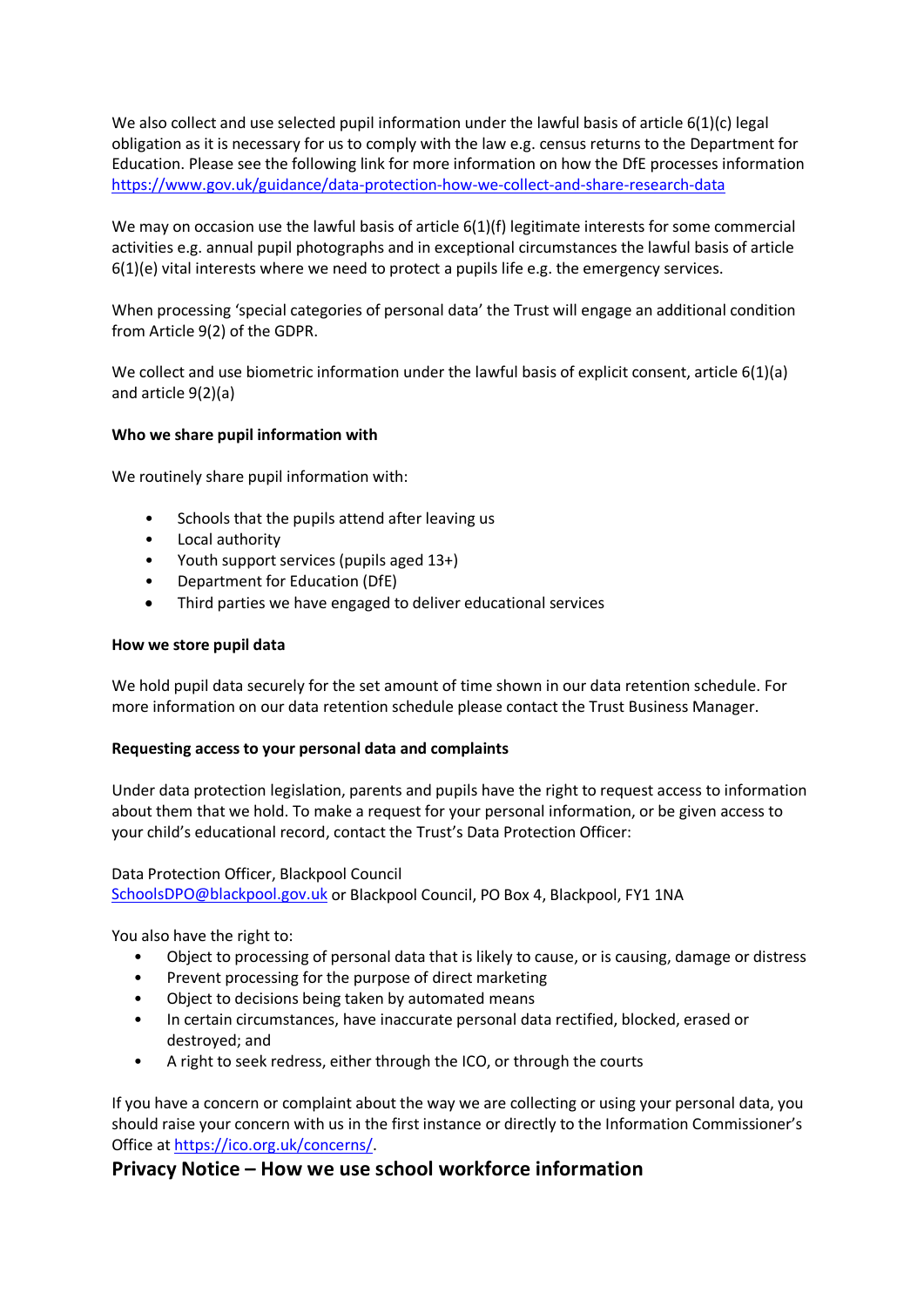#### **How we collect workforce information**

We collect workforce information via application forms at the start of your employment and in the course of your employment through routine activities such as performance reviews.

Workforce data is essential for the performance of your contract and the schools' operational use. Whilst the majority of workforce information you provide to us is mandatory, some of it is requested on a voluntary basis. In order to comply with the data protection legislation, we will inform you at the point of whether you are required to provide certain personal information to us or if you have a choice in this.

# **Categories of information**

The categories of school workforce information that we collect, process, hold and share include:

- Personal information (such as name, employee or teacher number, contact details)
- Characteristics information (gender, age, ethnic group)
- Contract information (such as start dates, hours worked, post, roles and salary information)
- Work absence information (such as number of absences and reasons)
- Qualifications (and, where relevant, subjects taught)
- Relevant medical and emergency contact information
- Payroll information (bank details and national insurance number)
- Video information captured by CCTV for security purposes
- Biometric information

# **Why we collect and use this information**

We use school workforce data to:

- Enable the development of a comprehensive picture of the workforce and how it is deployed
- Inform the development of recruitment and retention policies
- Enable individuals to be paid
- Enable individuals health and safety
- Enable individuals personal development
- Meet our statutory requirements

# **The lawful basis on which we use this information**

We collect and use selected workforce information under the lawful basis of article 6(1)(b) performance of a contract as we process your personal information as part of your employment contract.

We collect and use selected workforce information under the lawful basis of article 6(1)(c) legal obligation where it is necessary to use your personal information to comply with the law e.g. health & safety, HMRC returns. In exceptional circumstances the lawful basis of article 6(1)(e) vital interests may be relied on where we need to protect an employee's life e.g. the emergency services.

#### **Who we share workforce information with**

We routinely share workforce information with: